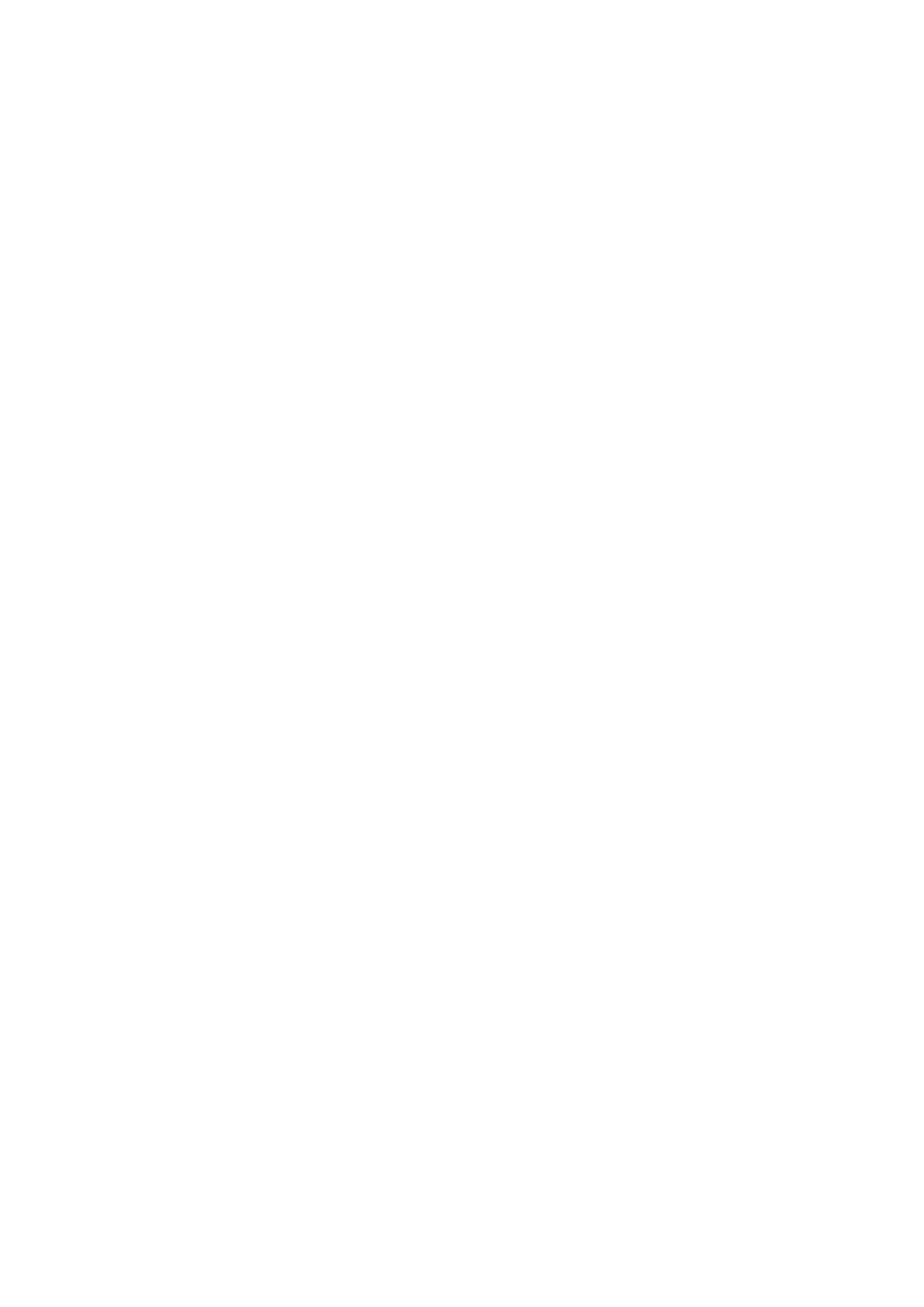# **Corporate Governance Report**

**Maha Energy is committed to a corporate governance frame work that ensures its business is operated ethically and responsibly in accordance with best practices for public Companies of a similar size and scope and seeks to ensure the interests of shareholders, management and the Board of Directors remains aligned.** 

This report will outline and report on the corporate governance practices and systems of the Company through which owners, directly or indirectly, control a company. The shares are listed on Nasdaq First North (MAHA-A) and the Maha Secured Bonds 2017-2021 are listed on Nasdaq OMX (MAHA 101), both in Stockholm. As the Company is not formally required to follow the Swedish Code of Corporate Governance (the "Code"), this 2019 Corporate Governance Report is submitted in accordance with the Swedish Annual Accounts Act. It explains how Maha has conducted its corporate governance activities during 2019. The Company is not aware of any deviations from Annual Accounts Act, Nasdaq Stockholm's rule book for issuers, recommendations from the Swedish Securities Council, decisions from Disciplinary Committee at Nasdaq Stockholm or statements from the Swedish Securities Council.

# **Regulatory Framework**

The Company observes good corporate governance practices in accordance with the laws and regulations of Swedish legislation, the Company's own Articles of Association and policies. The Company issues Annual Consolidated Financial Statements and interim reports in accordance with the International Financial Reporting Standards (IFRS), as adopted by the EU, and Swedish Annual Accounts Act.

# *The external regulations and laws governing the Company include:*

- Swedish Companies Act
- Accounting legislation (e.g. Swedish Accounting Act, Swedish Annual Accounts Act and IFRS)
- Nasdaq Stockholm's rule book for issuers

### *The Company's internal corporate governance instruments include:*

- Articles of Association these contain customary provisions regarding the Company's governance and do not contain any limitations as to how many votes each shareholder may cast at Shareholders' Meetings, nor any special provisions regarding the appointment and dismissal of Board members or amendments to the Articles of Association.
- **Instructions and Rules of Procedure for Financial Reporting, the Managing Director and the Board of Directors as approved by the Board of Directors (the "Board")** — *see section "The Board and its Function" below*
- **Maha Group polices such as Anti-corruption Policy, HSE Policy, Insider Policy, Code of Business Conduct and Ethics** — dedicated group policies, procedures and guidelines have been developed to outline specific rules and controls. The policies, guidelines and proced-

ures cover areas such as Operations, Accounting and Finance, Health, Safety and Environmental, Environment, Anti-Corruption, Human Rights, Information Systems, Insider Information and Corporate Communications and are continuously reviewed and updated as and when required. The Company announced it was commencing preparations to transfer its listing from Nasdaq First North to Nasdaq Main Board — both in Stockholm. As part of these preparations the Company is preparing a new recommended suite of Main Board compliant Policies and Instructions for approval by the Board of Directors in due course.

• **Board Committee Terms of Reference, Mandates and Policies** — *see section "The Board and its Function" below*

The Company regularly seeks advice from its legal counsel, Setterwalls Advokatbyra AB (Stockholm) and Certified Advisor, FNCA Sweden AB (Stockholm) on corporate governance matters. In 2019 the Company implemented a software system to assist in complying with its Information Policies and the relevant Market Abuse Regulations.

# **Shareholders**

The Company's shares (MAHA-A) are traded on Nasdaq First North Growth Market and the Company's Secured Bonds 2017—2021 (MAHA 101) are traded on Nasdaq OMX. At year-end 2019 the share capital amounted to TSEK 444,792, represented by 100,416,868 shares, of which 92,456,550 were Class A shares and 7,960,318 were class B shares. The class A and B shares have one (1) vote per share. Kvalitena AB is the only shareholder with a holding in excess of 10 percent of shares and votes, with a holding of approximately 21 million shares representing a 21.3 percentage of shares and votes. For further information on share, share capital and shareholders *(see section "The Maha Share").* 

### **Annual General Meeting**

The Annual General Meeting ("AGM") must be held within six (6) months of the close of the fiscal year. The Company calls the meeting through announcements in the Swedish Official Gazette, the Svenska Dagbladet and published on the Company's website. All shareholders who are listed in the share registry on the record date, and who have notified the Company of their participation in due time, are entitled to participate in the AGM. Shareholders of Class A and B shares are entitled to exercise their respective voting rights in accordance with the description above (Shareholders). Under the Articles of Association and Swedish law, the AGM must address those matters listed below marked with "\*". The 2019 AGM (in compliance with the Articles of Association and Swedish laws) was held in Stockholm on May 23, 2019. Thirty-Eight (38) shareholders were represented at the AGM, representing 20.6 percent of the votes and share capital in the Company. The submissions and resolutions passed by the 2019 AGM included the following:

• Submission of the annual report and the auditor's report and the consolidated financial statements and the auditor's report on the group\*;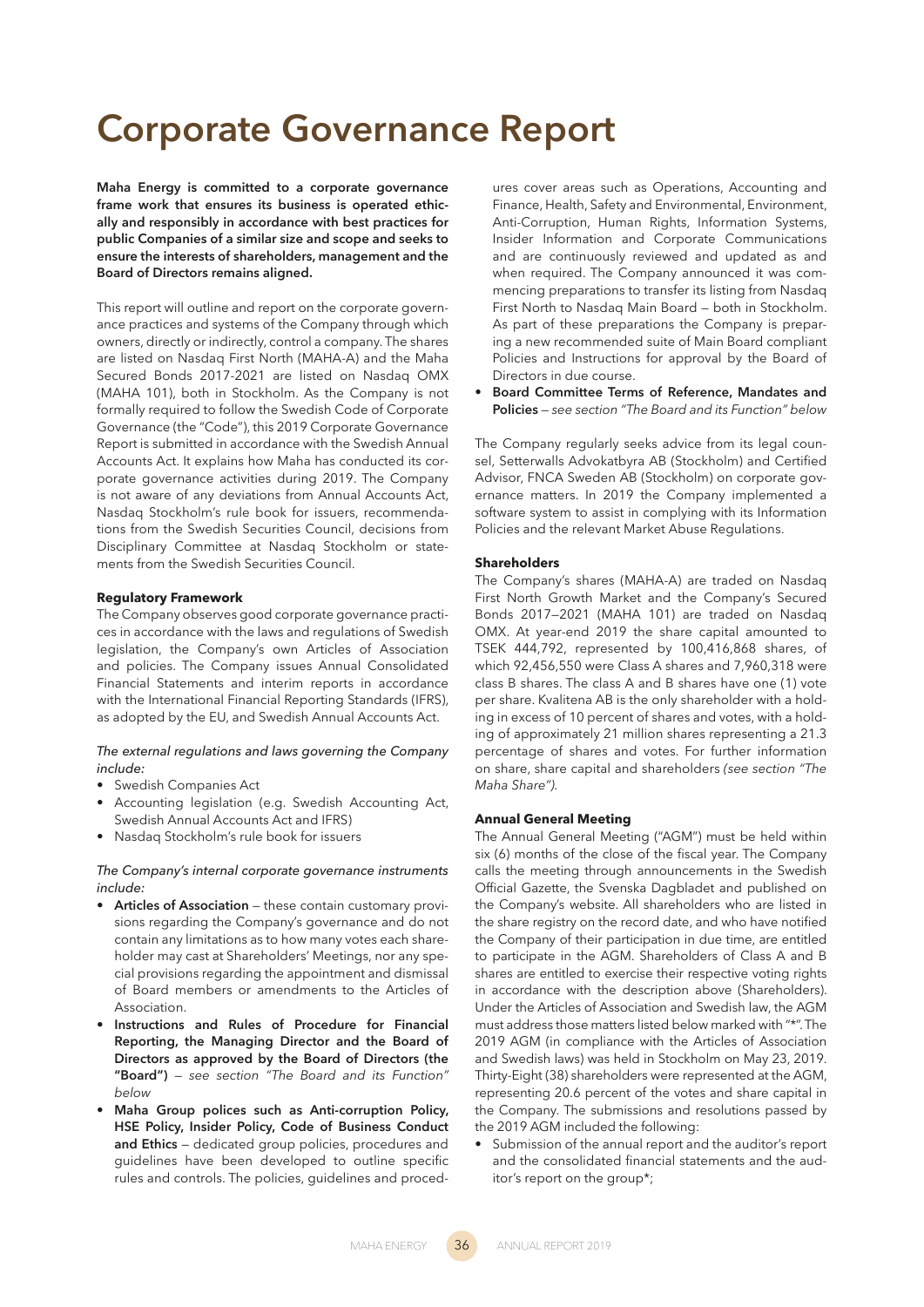- Approval of administrative matters concerning the AGM\*:
- Resolution in respect of adoption of the profit and loss statement and the balance sheet and the consolidated profit and loss statement and the consolidated balance sheet\*;
- Resolution in respect of the members of the Board and the Managing Director's discharge from liability\*;
- Determination of the number of members of the Board and the number of auditors and, where applicable, deputy auditors;
- Determination of the fees payable to the members of the Board and the auditors\*;
- Election of members of the Board, auditors and, where applicable, deputy auditors\*;
- Resolution regarding principles for the appointment of and instructions regarding a Nomination Committee (see below)\*;
- Resolution regarding an incentive program and issuance of warrants (LTIP) (see below);
- Resolution regarding authorisation for the Board to increase the share capital by up to 20%. The board of directors was authorized to resolve on issuance of new shares, warrants and/or convertible debentures during the period until the next annual general meeting and at one or more occasions;

# **Nomination Committee and its Function**

In accordance with the Nomination Committee process approved by the 2019 AGM, the Nomination Committee for the 2020 AGM consists of members appointed by three (3) of the largest shareholders of the Company based on shareholdings as at 30 September 2019 and the Chairman of the Board. The names of the members of the Nomination Committee were announced and posted on the Company's website on 26 November 2019 (within the time frame of six (6) months before the AGM, as prescribed by the Code).

*The Nomination Committee for the 2020AGM consists of:*

- Harald Pousette, appointed by Kvalitena AB
- Lars Carnestedt, appointed by Nerthus Investments Ltd.
- John Patrik Lindvall, appointed by Jonas Lindvall
- Anders Ehrenblad, Chairman of the Company's Board

The Nomination Committee for the 2020 AGM is currently completing its mandate. The Nomination Committee Report, including the final proposals to the 2020 AGM, is published on the Company's website at the same time the Notice of the AGM is given. The Nomination Committee has met and conferenced 5 times during which all members attended or were in conference.

The Nomination Committee's purpose is to produce proposals for certain matters including, amongst others, the following (which will be presented to the 2020 AGM for consideration):

- AGM chairman
- Board Members
- Chairman of the Board
- Board fees and remuneration for committee work allocated to each member
- Auditors and auditor's fees

The work of the Nomination Committee includes evaluation of the Board's work, competence and composition, as well as the independence of the members. The Nomination Committee will also consider criteria such as the background and experience of the Board, and evaluate the work completed by it in formulating is recommendations.

## **The Board and its Function**

#### *Board of Directors*

Pursuant to the Company's Articles of Association, the Board shall consist of not less than three (3) and not more than seven (7) ordinary members, without any deputy members. There are no specific stipulations in the Company's Articles of Association on how the board members should be assigned or dismissed. Currently, the Company's Board consists of four (4) ordinary members, appointed until the end of the next annual shareholders' meeting. The composition of the Board of the Company changed at the 2019 AGM. The current Board is as follows: Mr. Anders Ehrenblad (Chairman), Mr. Jonas Lindvall, Mr. Nick Walker and Mr. Harald Pousette (see bios in section "The Board of Directors and Management").

During 2019, the Board convened regularly. All members of the Board participated in each Board meeting.

| <b>Member</b>    | <b>Elected</b> | <b>Position</b> | Year of Birth | <b>Nationality</b> | Independent<br>in Relation to<br>Company | Independent<br>in relation to<br>the Company's<br>larger<br>shareholders |
|------------------|----------------|-----------------|---------------|--------------------|------------------------------------------|--------------------------------------------------------------------------|
| Anders Ehrenblad | 2014           | Chairman        | 1965          | Swedish            | Yes                                      | Yes                                                                      |
| Jonas Lindvall   | 2013           | Member          | 1967          | Swedish            | No                                       | No                                                                       |
| Nick Walker      | 2019           | Member          | 1962          | <b>British</b>     | Yes                                      | Yes                                                                      |
| Harald Pousette  | 2017           | Member          | 1965          | Swedish            | Yes                                      | No                                                                       |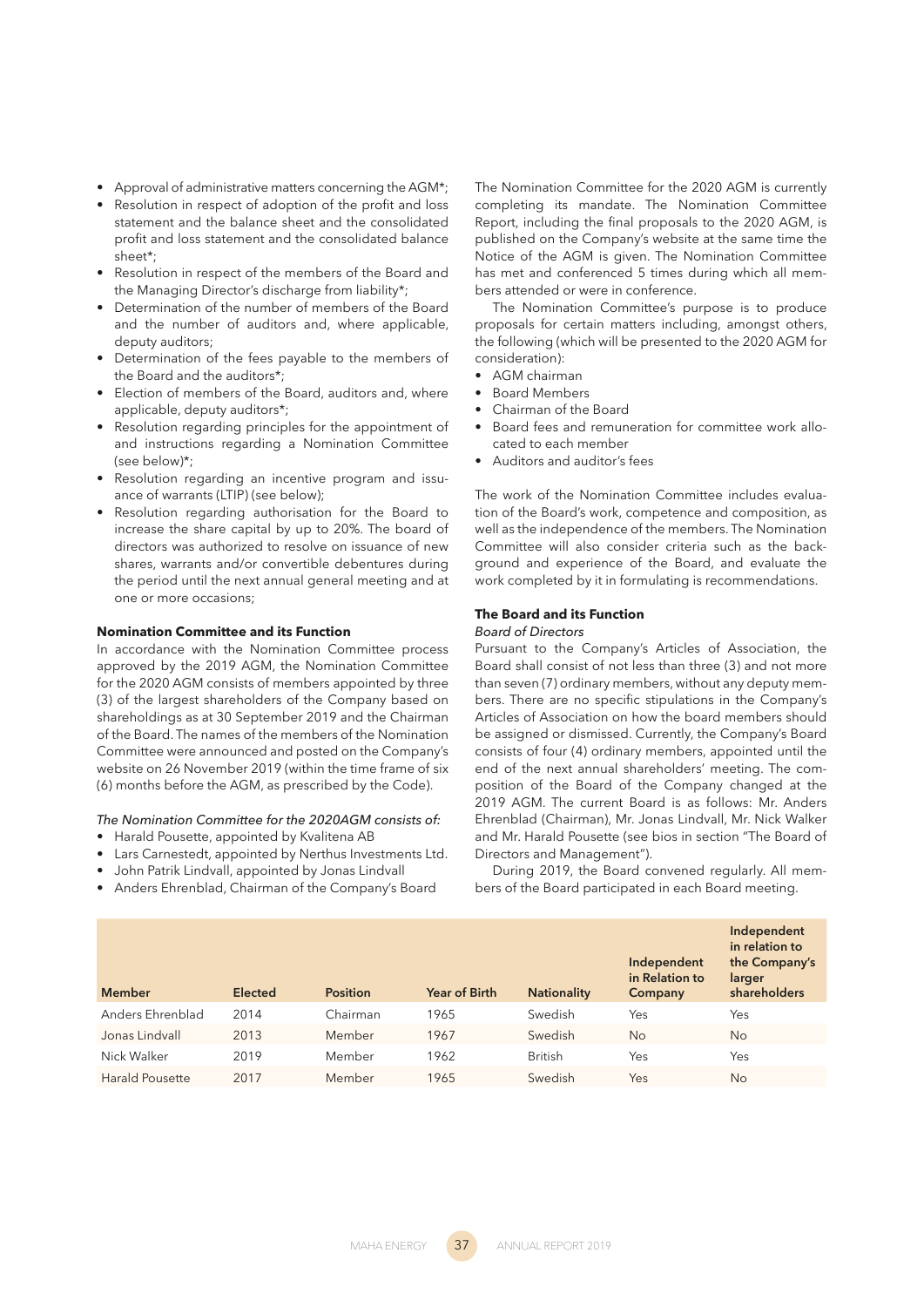## **Rules of Procedure**

The Board's work is governed by the approved Rules of Procedure. The Board supervises the work of the Managing Director by monitoring the Company's operational and financial activities. The Board ensures that the Company's organisation, administration and controls are properly managed. The Board adopts strategies and goals and provides review and approval of larger investments, acquisitions and disposals of business activities or assets. The Board also appoints the Managing Director and determines the Managing Director's salary and other compensation. The Chairman of the Board supervises the Board and is responsible for it functioning well. The Chairman, among other things, is regularly updated on the Company's operations, meets with the Managing Director and is responsible to ensure information and documentation is provided by the Company to ensure high quality discussions and proper consideration of matters.

## **Board's Yearly Work Cycle**

*Q1*  $\cdot$  *Quarterly Actual to Budget Review*<br>*CFO Report Government Payment Report Q4 Q3* • Approval of Q1 Financials • Approval of materials for AGM • Approval of Annual Report • Corporate Risk Analysis **Contingent Liabilities Review** Operations Update • HSE Review **Investor Relations** • Management Review Approval of Instructions to Managing Director / Financial Reporting **Quarterly Actual to Budget Review CFO Report** • Government Payment Report • Approval of Q2 Financials **Quarterly Actual to Budget Review** • Approval of Q3 Financials Review and Update of Policies • Annual Assessment of Internal Controls • 1 year and 5 year Strategic Plan Operations Update Capital Plan Update • Hedging Review Investor Relations • Business Development Discussion • Quarterly Actual to Budget Review • CFO Report **Budget / Capital Plan** • Approval of Q4 and Year End Report • Approval of Reserves Report **Hedging Review** Approval of Long-Term Incentive / Warrants • Approval of Executive and Non-Executive Remuneration / Bonus • Human Resources Review Review and Update of Policies • Annual Assessment of Internal Controls 1 year and 5 year Strategic Plan Operations Update Capital Plan Update • Investor Relations • Business Development Discussion • Quarterly Actual to Budget Review **CFO Report** 

# **Board Committees**

In order to increase the efficiency of its work and enable a more detailed analysis of certain matters, the Board has formed three (3) committees: Audit Committee; Compensation, Corporate Governance and Disclosure Committee; and Reserves/HSE Committee. Committee members are appointed by the Board within the Board members up to the next AGM. The Committee's duties and authorities are governed by those Mandates, Policies and Terms of Reference described below.

# *Audit Committee*

The Board established an Audit Committee just after the 2019 AGM for the period up to and including the 2020 AGM, consisting of Harald Pousette as Chairman, Nick Walker and Anders Ehrenblad. The previous Audit Committee (up to the 2019 AGM) was Wayne Thomson as Chairman, Harald Pousette and Anders Ehrenblad.

This Committee operates under the Company's approved Audit Committee Terms of Reference and Instructions of Financial Reporting. The Audit Committee convened regularly and its work focused on supervising the Company's financial reporting and assessing the efficiency of the Company's financial reporting process and internal controls, with a view to providing recommendations to the Board for its decision-making processes regarding such matters. The Chairman of the Audit Committee also liaises with: (a) the Group's statutory auditor as part of the annual audit process and reviews the audit fees, the auditor's independence and impartiality; and (b) the Company's CFO. The Audit Committee reports to the Board with rec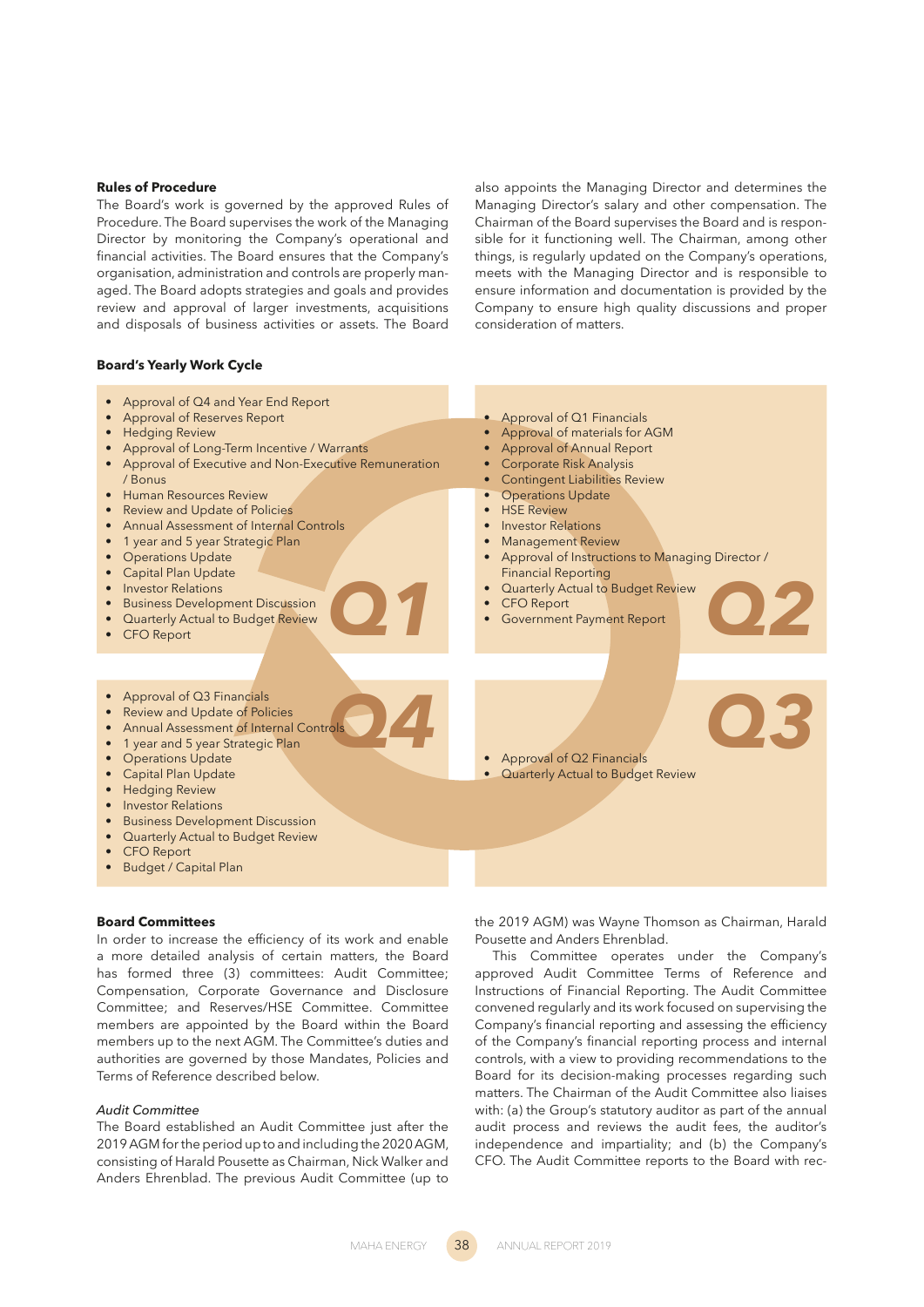ommendations on matters in its mandate and in particular the Quarterly Reports and the Annual Report.

# *Compensation, Corporate Governance and Disclosure Committee*

The Board established a Compensation, Corporate Governance and Disclosure Committee shortly after the 2019 AGM for the period up to and including the 2020 AGM, consisting of Anders Ehrenblad as Chairman, Harald Pousette and Nick Walker.

This Committee convened in conjunction with the December and Spring Board meetings and was consulted regularly. This Committee is governed by the Compensation/Corporate Governance Committee Terms of Reference, the Disclosure Committee Mandate and Internal Disclosure Procedure. The Committee's work focused on establishing remuneration guidelines to management, to monitor and evaluate variable remuneration and to construct and propose incentive programs to the AGM or Board as applicable. This Committee makes recommendations to the Board.

As and when Corporate Governance and/or public disclosure issues arise under the Company's Policies this Committee assists the Board as well.

#### *Reserves/HSE Committee*

The Board established a Reserves/HSE Committee shortly after the 2019 AGM for the period up to and including the 2020 AGM, consisting of Nick Walker, Chairman and Jonas Lindvall. This Committee convened as required in 2019. This Committee is governed by the Reserves and HSE Committee Terms of Reference and the Health, Safety and Environmental Policy Document. The work has mainly focused on following up on evaluation of and recommendation on appointment of independent qualified reserve auditor, oversight of the reserves audit process and review of operations and HSE management systems as required. This Committee made recommendations to the Board, normally in conjunction with the Board meeting and particularly in respect of the Company's Reserve Report.

| <b>Board Member</b>    | <b>Attend</b> | Audit<br>Committee | <b>Attend</b> | Compensation/<br><b>Corp Governance</b><br>/Disclosure<br>Committee | <b>Attend</b> | <b>Reserves</b><br><b>Committee</b> | <b>Attend</b> |
|------------------------|---------------|--------------------|---------------|---------------------------------------------------------------------|---------------|-------------------------------------|---------------|
| Anders Ehrenblad       | 5/5           | Yes                | 5/5           | Yes (Chairman)                                                      | 2/2           |                                     | -             |
| Jonas Lindvall         | 5/5           | -                  |               | -                                                                   |               | Yes                                 | 1/1           |
| Nick Walker            | 5/5           | Yes                | 5/5           | Yes                                                                 | 2/2           | Yes (Chairman) 1/1                  |               |
| <b>Harald Pousette</b> | 5/5           | Yes (Chairman) 5/5 |               | Yes                                                                 | 2/2           | -                                   |               |

## **External Auditors**

At the 2019 AGM and for the period until the conclusion of the next Annual General Meeting the accounting firm Deloitte AB was elected as Maha's independent auditor. The Auditor in charge is Fredrik Jonsson.

## **Financial Reporting and Control**

The Board of Directors has the ultimate responsibility of the internal controls for the financial reporting. Maha's systems of internal control, with regard to financials reporting, is designed to minimize risks involved in financial reporting process and ensure a high level of reliability in the financial reporting. Furthermore, the system of internal control ensures compliance with applicable accounting requirements and other disclosure requirements that Maha is required to meet as a publicly listed company.

# **Internal Controls**

While the Board (with assistance from the Audit Committee), in accordance with the Swedish Companies Act, has the ultimate responsibility for the internal controls over the Company's financial reporting; front line responsibility for such is with the Managing Director and CFO under the approved Instructions for Financial Reporting and the Instructions to Managing Director. In line with listed companies of similar size in the oil and gas sector, Maha maintains a system of internal controls for its financial reporting that is designed to minimize risks of error and ensure a high level of reliability and compliance with applicable accounting principles. The Company's CFO and Managing Director continually work on improving the financial reporting process through evaluating the risk of errors in the financial reporting and related control activities. Control activities include close monitoring and approval by the Company's executive team, in line with the authorization guidelines of: invoices, other payables, contracts and legal commitments, and other financial and treasury activities in relation to the oil and gas operations of the Company in Wyoming and Brazil. With the 2017 acquisition of the Tie Field and Tartaruga Field in Brazil the Company's executive team has been regularly in Brazil providing oversight and further rationalizing of financial reporting, procurement and internal control processes to ensure best practices are employed. The purpose of these activities is to ensure and monitor that control activities are in place for the areas of identified risks related to financial reporting and potentially fraudulent activities. The Audit Committee, the CFO, and the Managing Director follow up on the compliance and effectiveness of the Company's internal controls to ensure the quality of internal processes is appropriate and develop controls as considered necessary.